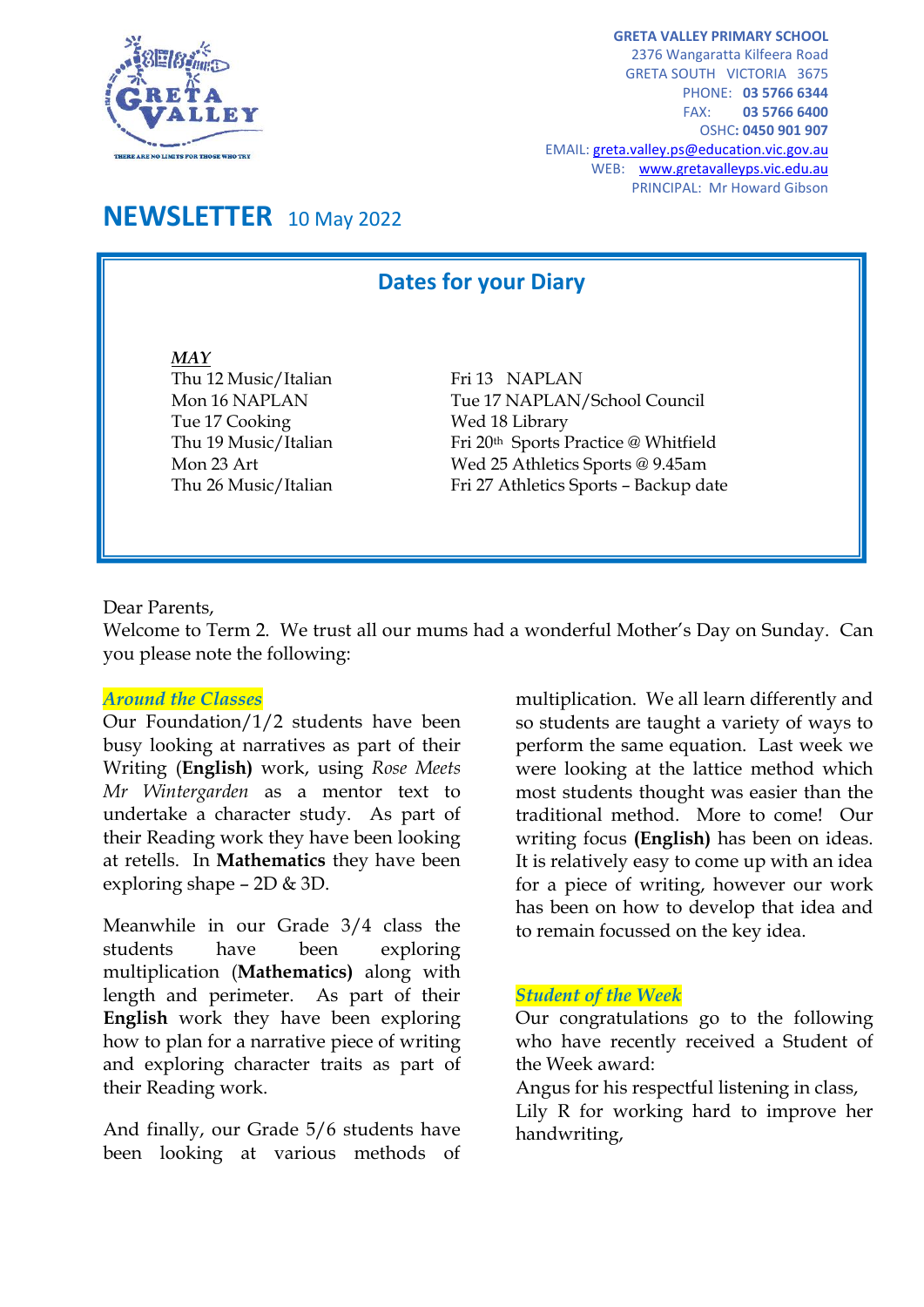Max for his persistence on his lattice multiplication.



Kate for her creative ideas for writing,

Oscar for creating strong persuasive arguments and a good start on your persuasive piece,

Lily R for being inclusive of all her games at recess.



#### *Reading Achievements*

Congratulations to the students in the F-2 room on their reading achievements. Tom, Lily.R, Toby, Ted, Lilly S and Sophie have all completed 50 nights of reading.



Maddie has completed 100 nights of reading.



A fantastic effort by all. Keep up the great work F-2!

#### *Coding*

Recently we purchased several Botleys (Robots) which the students have been using to learn coding. We were able to purchase these thanks to the generosity of several donations that we have recently received. The Botleys are being utilised by all grades and last week students were using them to assist with learning about perimeter.

#### *Genius Hour*

Genius Hour is project-based learning which is guided by the interests, knowledge, and their own curiosity to learn. It is less teacher based and focuses more on students developing their own skills of researching, developing, and presenting their work at the end of the project.

The 3-6s spent most of Term 1 being introduced to this concept and will continue to work on it throughout Term 2. There have been some amazing projects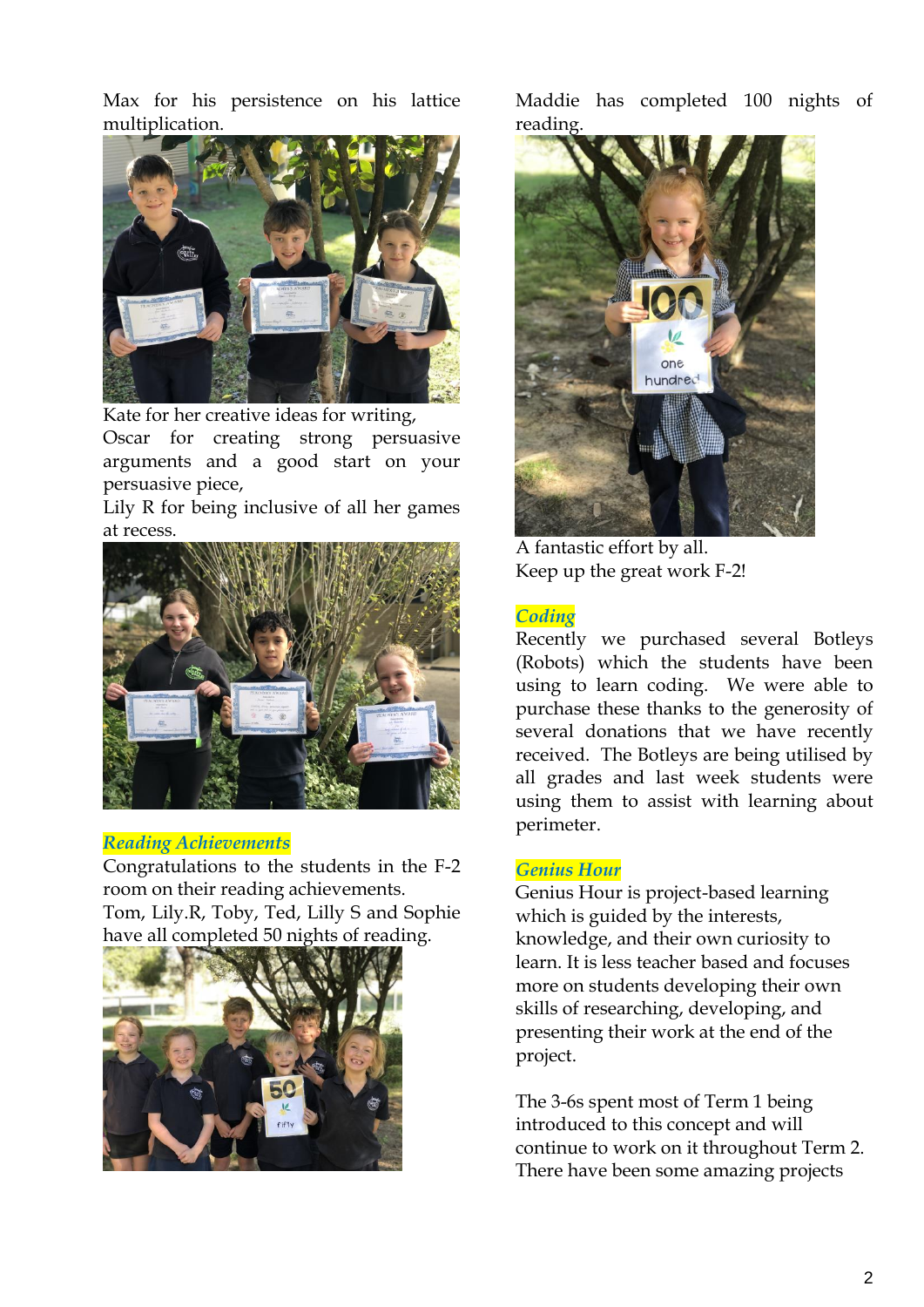being completed by the students including looking at chemical reactions, making a business, creating a sport and much more. The kids have loved every step of the process and we look forward to seeing what further projects the kids are able to create.

(see attached photos)

#### *Thank you*

A belated thank you to Kate Shepherd who looked after the chooks over the recent holidays.

#### *Lunch Area*

Following the successful outcome for an application for funding, we were able to make a start of our new lunch area over the holidays. We had a canopy constructed and a concrete slab put down and we have started to place in some seating. Our final piece is to have rubber laid over the concrete which will happen shortly. A great asset to our infrastructure.



#### *Staffing*

We welcome Kym Larkin to our teaching team. Kym will be teaching the Grade F/1/2 students on a Monday, replacing Lisa who has taken leave for the remainder of the year. Kym comes to us with many years' experience, particularly in the Early

Years which will make her a great asset to our school.

#### *Pie Warmer*

A reminder that now we are into Term 2 our pie warmer will be available daily to heat students' lunches. We ask that lunches be wrapped in foil and are clearly marked with your child's name.

#### *Athletics*

Practice has commenced for our Athletics sports. More details will come closer to the time, but can you please note Wednesday 25 May (with a backup of 27 May) as the date for our sports. As we will be running or practicing the various events most days, can we please ask that your children have suitable footwear for this.

There will be a practice day for all the cluster schools on Friday 20 May at the Whitfield School. This will give all students an opportunity to not only practice the different events but also have the opportunity to meet the other students in their age groups.

The sports will once again be held at the Athletics Complex in Appin St, Wangaratta. All students need to be there by 9:45am to meet their teacher to collect their score card. Events will commence at 10am. A timetable for the day will be issued closer to the time. No buses will be running on the day, so you need to ensure that your children are there by the designated time. It is a great opportunity for parents to join us for the day and to support and encourage their children.

A BBQ is run by the Moyhu Lions Club along with a cake, tea/coffee stall and the five cluster schools take it in turn to coordinate this with the profits coming to the coordinating school. It is Greta Valley's turn this year and details of what we need are set out below. Please take the time to read through it and return the slip to us as soon as possible.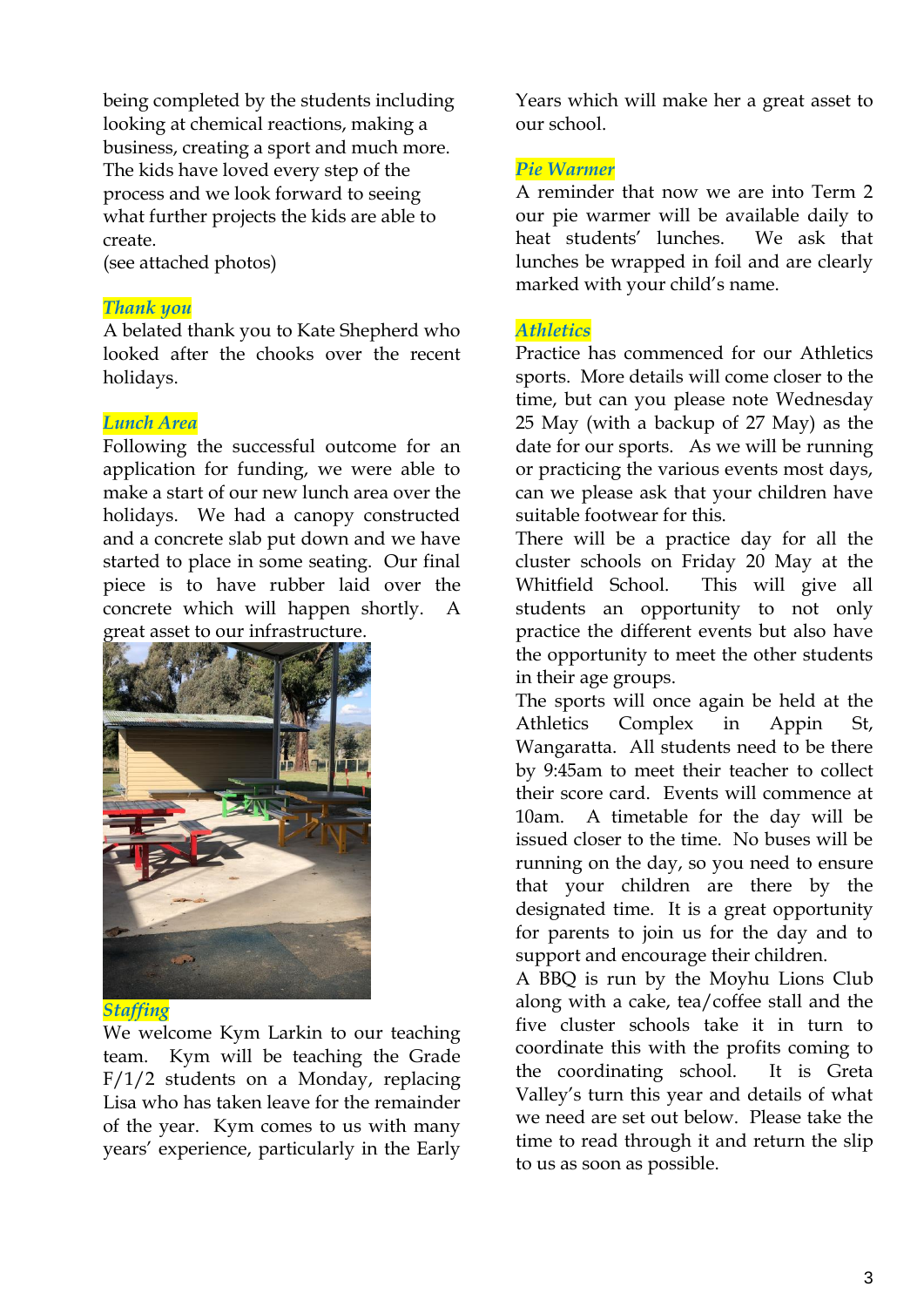Thank you

Howard Gibson Principal



ABOVE: Genius Hour